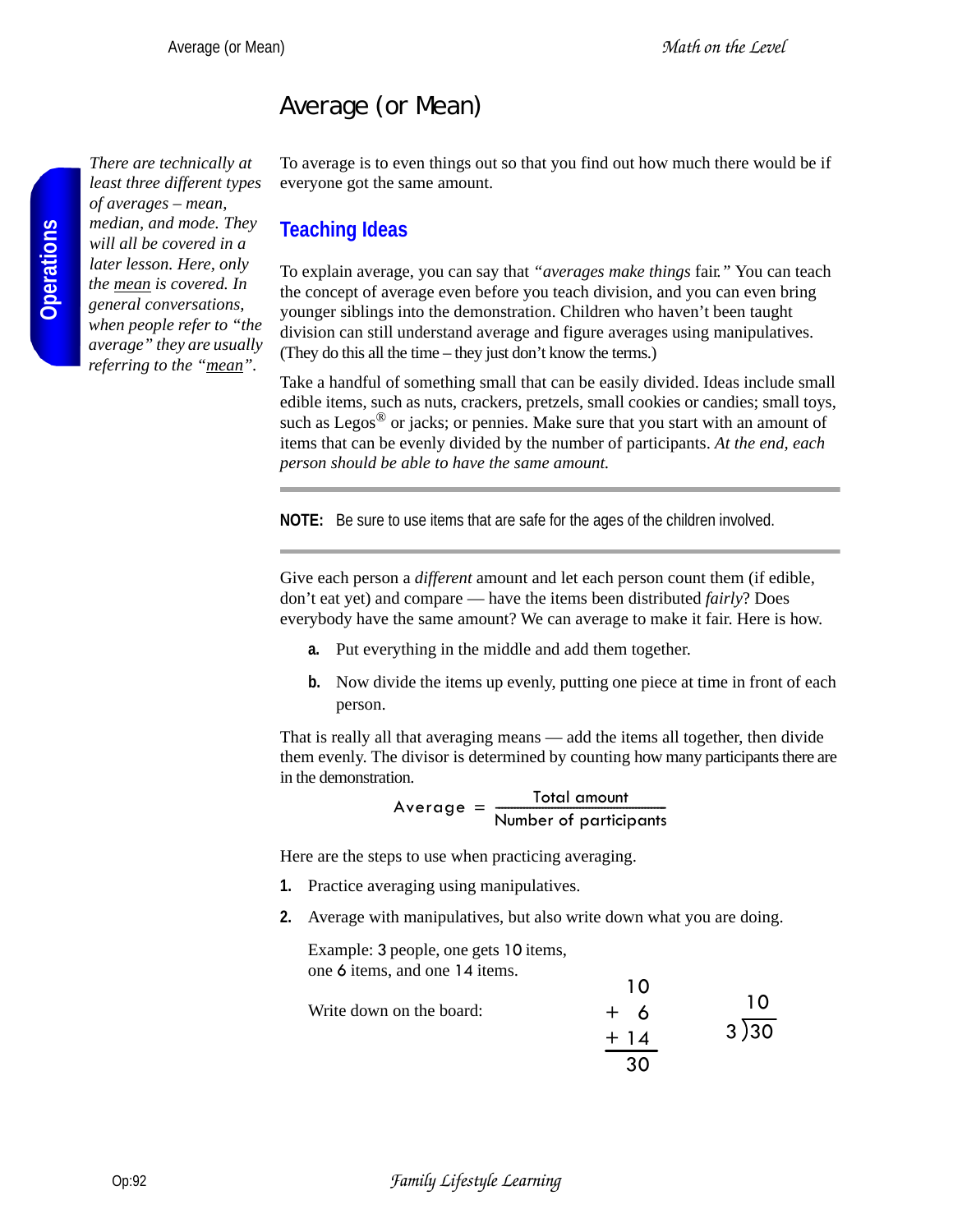- **NOTE:** If your averaging lessons include beginning math students, you may want to keep them working with manipulatives.
- **3.** After you have done this several times, then average numbers without using manipulatives.
- **4.** The last step is to teach your child what to do with remainders. (This is also a good tie-in to fractions.)

## **Handling Remainders**

Average a group of numbers, such as 2, 6, and 5. (You can do this with manipulative also — brownies or cookies work well, dividing them among three people.)



There is a remainder of one. In order to divide that remaining one evenly among three, it must be divided into three pieces, and each person gets one piece, or 1/3. If you were to repeat the averaging process with 3, 6, and 5, there would be a remainder of two. If those two were cut into three pieces each, there would be two pieces for each person.

> To handle remainders when averaging, put the remainder as the numerator and the divisor as the denominator.

$$
\begin{array}{r}\n4 \\
\hline\n4 \\
\hline\n3\n\end{array}\n\quad \frac{4}{14} \quad \frac{2}{3}
$$